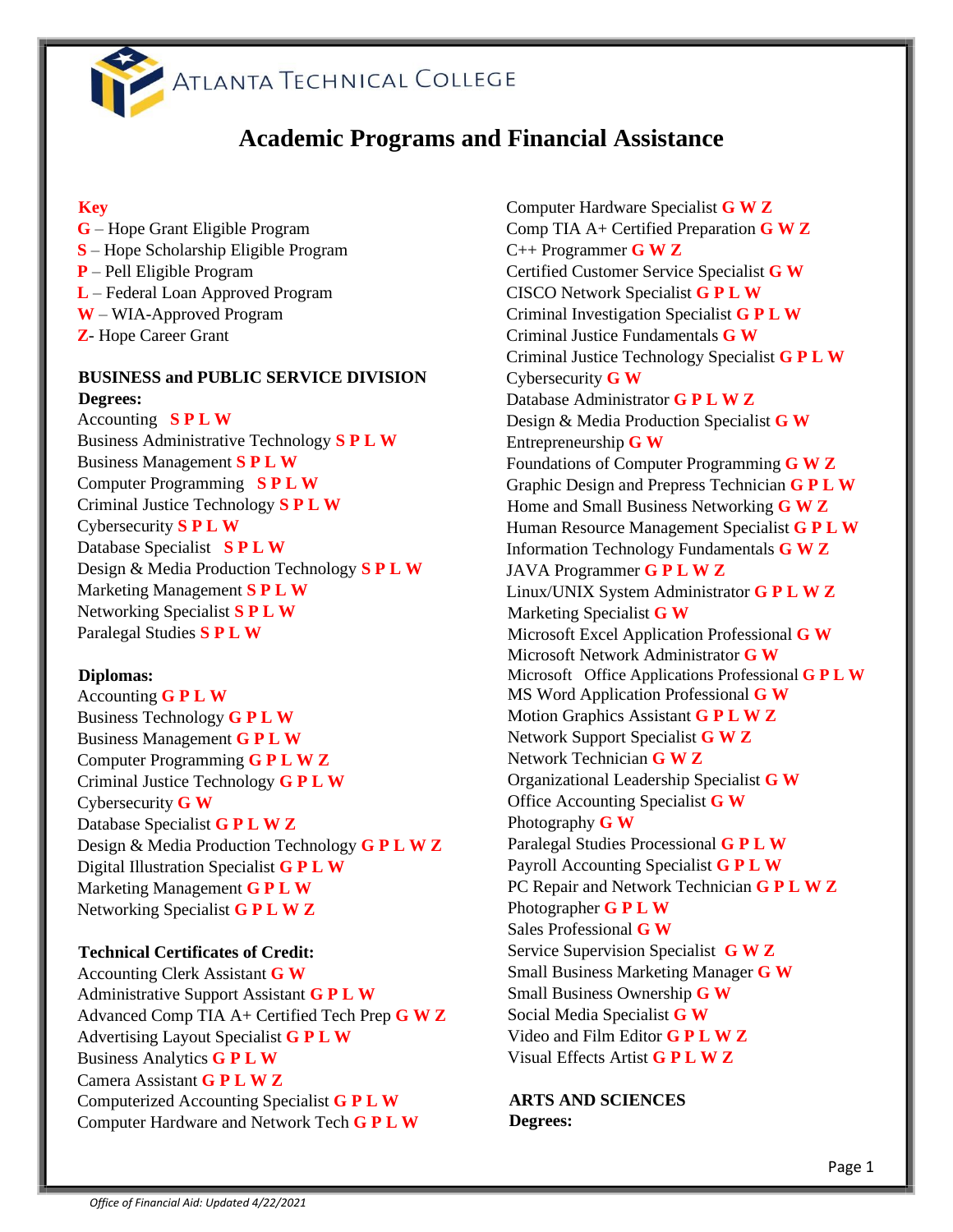

# **Academic Programs and Financial Assistance**

Interdisciplinary Studies **S P L W**

**Technical Certificates of Credit:**  Early College Essentials **G W**

# **PUBLIC SERVICE TECHNOLOGIES**

**Degrees:**  Culinary Arts **S P L W** Early Childhood Care & Education **S P L W** Hotel/Restaurant/Tourism Management **S P L W**

#### **Diplomas:**

Barbering **G P L**  Cosmetology **G P L**  Culinary Arts **G P L W**  Early Childhood Care & Education **G P L W** Hotel/Restaurant/Tourism Management **G P L W**

#### **Technical Certificates of Credit:**

Barbering for Cosmetologists **G P L W** Barber II **G P L W** Culinary Nutrition Assistant **G P L W** Early Childhood Care and Education Basics **G W Z** Early Childhood Exceptionalities **G W** Early Childhood Program Administration **G W Z** Event Coordinator **G W** Food and Beverage Director **G P L W**  Food Production Worker I **G P L W** Forensics **G P L W** Front Office Manager **G W**  Hair Designer **G P L W** Homeland Security **G W** Hotel Management Specialist **G W** Infant and Toddler Child Care Specialist **G W Z** Prep Cook **G W** Restaurant Manager **G W** Shampoo Technician **G W** Travel Agency Operations Specialist **G W** 

### **HEALTH and PUBLIC SAFETY DIVISION Degrees:**

Bioscience Technology **S P L W** Dental Hygiene **S P LW**

Fire Science Technology **S P L W** Health Information Mgmt. Technology **S P L W** Nursing **S P LW**  Paramedicine **S P L W** Pharmacy Technology **S P L W** Physical Therapist Assistant **S P L W** Radiological Technology **S P L W**

#### **Diplomas:**

Dental Assisting **G P L W**  EMS Professions Diploma **G P L W** Fire Science Technology **G P L W** Health Information Coding **G P L W Z** Medical Assisting **G P L W** Paramedicine **G P L W** Pharmacy Technology **G P L W Z**

#### **Technical Certificates of Credit:**

Basic Dental Assisting **G W** Bioscience Environmental Lab Technologist **G P L W Z** Bioscience Regulatory Assurance Tech **G P L W Z** Central Sterile Supply Processing Technician **G P L W Z** Central Sterile Supply Process Tech Adv **G P L W Z**  Emergency Medical Technician **G P L W** Advanced Emergency Medical Technician G **W** Emergency Medical Responder (EMR) **G W Z** Fire Fighter I **G W** Fire Fighter II **G W** Forensics **G P L W**  Health Information Specialist **G W Z** Health Information Systems **G W Z** Hemodialysis Patient Care Specialist **G P L W** Nurse Aide **G W** Patient Account Specialist **G P L W Z** Patient Care Assistant **G P L W**  Pharmacy Assistant **G P L W** Phlebotomy Technician **G P L W**  Pre-hospital EMS Operations **G W Z** Radiologic Technician Assistant **G P L W Z**  Medical Coding **G P L W** 

#### **INDUSTRIAL TECHNOLOGIES and TRANSPORTATION TECHNOLOGIES Degrees:**